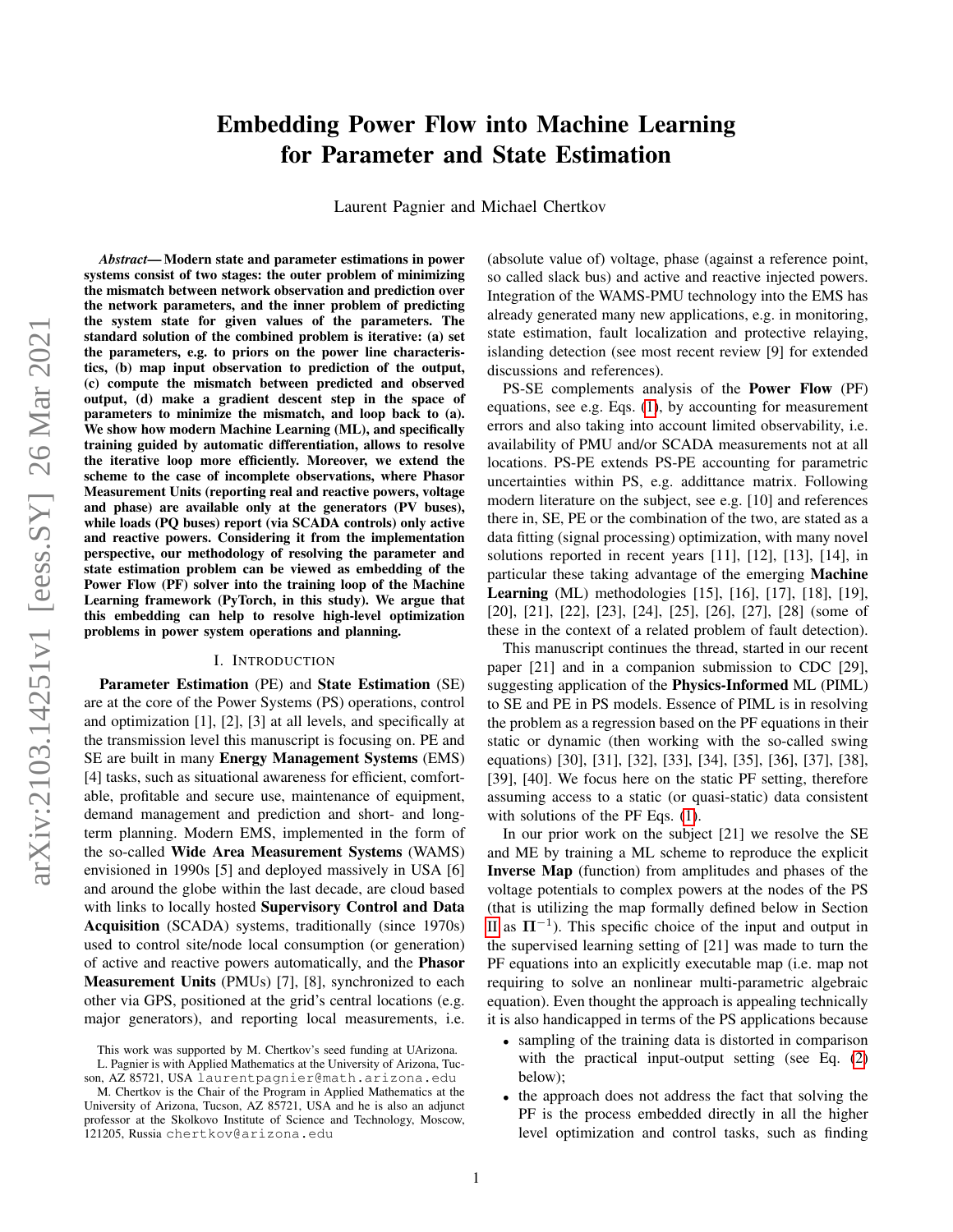optimal generator dispatch and other [2], [3].

Desire to correct for the problem motivates the alternative approach this manuscript suggests: embedding the standard way of solving the PF Eqs. [\(1\)](#page-1-0), via the Newton-Raphson (NR) scheme [41], [42], into a PIML algorithm.

We show in this manuscript that:

- The NR scheme with a fixed number of iterations can be built in the ML algorithm explicitly thus allowing to take advantage of the automatic differentiation for efficient training (back propagation). We coin it the Newton-Raphson informed Machine Learning (NR-ML) algorithm.
- Only a few iterations of the NR scheme, hard-coded within NR-ML, are sufficient to get high-quality SE and PE reconstruction.
- SE is achieved relatively fast, while a longer training is required to achieve acceptable quality of PE.
- The Power System Informed approach taken in the manuscript allows to generalize/extrapolate, i.e. achieve a very good quality of the SE reconstruction even when tested in the regimes (on samples) which are sufficiently far from these used in training.

The material in the remainder of the manuscript is organized as follows. We set nomenclature (e.g. for the NR solution of the PF problem) in Section [II.](#page-1-1) Specifics of the NR-ML algorithm, e.g. Input-Output data, PE prescribed Loss Function for training and SE validation test, are described in Section [III.](#page-1-3) Our training and validation experiments with NR-ML on an exemplary 118-node IEEE model are described in Section [IV.](#page-2-0) Section [V](#page-3-0) is reserved for conclusions and discussions of the path forward.

## II. SOLVING THE POWER FLOW EQUATIONS

<span id="page-1-1"></span>We consider a transmission level power grid over the grid-graph,  $\mathcal{G} = (\mathcal{V}, \mathcal{E})$ , where V and E are the set on nodes (generators or loads) and set of lines, respectively. The Power Flow (PF) equations, governing steady redistribution of power over the system, are stated in terms of the complex injected powers,  $\forall i \in \mathcal{V} : S_i \equiv p_i + iq_i$ , and in terms of the complex potentials,  $\forall i \in \mathcal{V} : V_i \equiv v_i \exp(i\theta_i)$ , where  $i^2 = -1$ ;  $v_i$  and  $\theta_i$  denote voltage (magnitude) and phase of the (voltage) potential at the node  $i: \forall i \in \mathcal{V}$ ,

$$
p_i = \mathcal{P}_i(\boldsymbol{v}, \boldsymbol{\theta}) \equiv \sum_{j \in \mathcal{V}} v_i v_j (g_{ij} \cos \theta_{ij} + b_{ij} \sin \theta_{ij}),
$$
  
\n
$$
q_i = \mathcal{Q}_i(\boldsymbol{v}, \boldsymbol{\theta}) \equiv \sum_{j \in \mathcal{V}} v_i v_j (g_{ij} \sin \theta_{ij} - b_{ij} \cos \theta_{ij}),
$$
 (1)

where  $\theta_{ij} \equiv \theta_i - \theta_j$  and  $Y = g + ib$  is the admittance matrix. The equation [\(1\)](#page-1-0) can be viewed as the map from the complex powers (input) to the complex potentials,  $\Pi$ :  $S \equiv (S_i | i \in V) \mapsto V \equiv (V_i | i \in V)$ , which is non-injective and implicit and may allow no solution or have multiple solutions. It can also be interpreted in terms of the inverse map,  $\Pi^{-1}: V \mapsto S$ , which is the one utilized in the ML schemes of [21]. (It is injective and explicit function mapping the complex potentials (input) to complex powers (outputs).) In the (transmission system) practical setting inputs and outputs in Eqs. [\(1\)](#page-1-0) are mixed, depending on if a node corresponds to a generator,  $i \in \mathcal{V}^{(g)}$ , or a load,  $i \in \mathcal{V}^{(l)}$ , where  $\mathcal{V}^* = \mathcal{V} \setminus 0 = \mathcal{V}^{(g)} \cup \mathcal{V}^{(l)}$  and  $\mathcal{V}^{(g)} \cap \mathcal{V}^{(l)} = \emptyset$ :

<span id="page-1-2"></span>Input: 
$$
(p_i, v_i)
$$
 if  $i \in \mathcal{V}^{(g)}$ ;  $(p_i, q_i)$  if  $i \in \mathcal{V}^{(l)}$ ;  
Output:  $(q_i, \theta_i)$  if  $i \in \mathcal{V}^{(g)}$ ;  $(v_i, \theta_i)$  if  $i \in \mathcal{V}^{(l)}$ , (2)

and  $0$  is a special bus – the so-called slack bus (usually associated with the largest generator in the system) where phase and voltage are fixed according to,  $\theta_0 = 0$  and  $v_0 = 1$ . In this manuscript we work with the (practical) PF setting, described by Eqs. [\(1,](#page-1-0)[2\)](#page-1-2) and also supplemented by the slack node conditions, which is coined the Mixed-PV-PQ map. (This name reflects on the fact that, according to Eq. [\(2\)](#page-1-2) the map has a mixed input –  $(p_i, v_i | i \in \mathcal{V}^{(g)})$  for the generators and  $(p_i, v_i | i \in \mathcal{V}^{(g)})$  for the loads). Notice, that the Mixed-PV-PQ may have unique, no or multiple solutions, like in the inverse map  $\Pi^{-1}$  setting described above.

Newton-Raphson (NR) scheme is normally used to resolve the PF equations in the Mixed-PV-PQ setting. The NR scheme works as follows. The admittance matrix,  $Y$ , vector of active power injections/consumptions at the loads and generators,  $p \equiv (p_i | i \in \mathcal{V}^*)$ , vector of the reactive demands at the loads,  $q^{(l)} \equiv (p_i | i \in \mathcal{V}^{(l)})$ , and vector of voltage magnitudes at the generators,  $v^{(g)} \equiv (v_i | i \in \mathcal{V}^{(g)})$ , are fixed. We introduce the vector of voltage magnitudes at the loads,  $v^{(l)} \equiv (v_i | i \in \mathcal{V}^{(l)})$ , the vector of phases,  $\boldsymbol{\theta} \equiv (\theta_i | i \in \mathcal{V}^*)$ , the vectors of the active and reactive power mismatches,  $\Delta p \equiv (\mathcal{P}_i(\boldsymbol{v}, \boldsymbol{\theta}) - p_i | i \in \mathcal{V}^*)$  and  $\Delta q \equiv (\mathcal{Q}_i(\boldsymbol{v}, \boldsymbol{\theta}) - q_i | i \in \mathcal{V}^*)$  $V^{(l)}$ ), respectively, which are updated at each step of the NR iterations as follows

<span id="page-1-4"></span>
$$
\begin{bmatrix}\n\Delta \theta \\
\Delta v\n\end{bmatrix} = J(v, \theta; Y)^{-1} \cdot \begin{bmatrix}\n\Delta p \\
\Delta q\n\end{bmatrix},
$$
\n(3)

where,  $\Delta v \equiv (\Delta v_i | i \in \mathcal{V}^{(l)})$  and  $\Delta \theta \equiv (\Delta \theta_i | i \in \mathcal{V}^*)$ , are increments of the voltage and phase vectors, respectively, acquired (during the elementary NS step).  $J$  in Eq. [\(3\)](#page-1-4) is the Jacobian matrix of the PF equations, which is convenient to decompose into sub-matrices according to

$$
\boldsymbol{J} = \begin{bmatrix} \boldsymbol{J}^{\mathcal{P}\theta} & \boldsymbol{J}^{\mathcal{P}v} \\ \boldsymbol{J}^{\mathcal{Q}\theta} & \boldsymbol{J}^{\mathcal{Q}v} \end{bmatrix}, \tag{4}
$$

<span id="page-1-0"></span>where  $J^{P\theta} \equiv (\partial \mathcal{P}_i/\partial \theta_j | i, j \in \mathcal{V}^*)$ ,  $J^{Pv} \equiv (\partial \mathcal{P}_i/\partial v_j | i \in \mathcal{V}^*)$  $\mathcal{V}^{*}, \, j \, \in \, \mathcal{V}^{(l)}), \, \, \boldsymbol{J}^{\mathcal{Q}\theta} \, \, \equiv \, \, (\partial \mathcal{Q}_i / \partial \theta_j \vert i \, \, \in \, \, \mathcal{V}^{(l)}, j \, \, \in \, \, \mathcal{V}^{*}),$  $J^{\mathcal{Q}v} \equiv (\partial \mathcal{Q}_i/\partial v_j|i \in \mathcal{V}^{(l)},\,\,j \in \mathcal{V}^{(l)}).$  Eq. [\(3\)](#page-1-4) should also be complemented by (direct) computation of the vector of the reactive powers injected (or consumed) at the generators,  $q^{(g)} = (Q_i(v, \theta)|i \in \mathcal{V}^{(g)})$ . See Algorithm [1](#page-2-1) for the pseudocode of the NR algorithm repeated  $n$  times within the Mixed-PV-PQ setting. The algorithm is initialized with the "flat start":  $v_i^{(0)} = v_i^{(g)}$ ,  $\forall i \in \mathcal{V}^{(g)}$ ,  $v_i^{(0)} = 1$ ,  $\forall i \in \mathcal{V}^{(l)}$  and  $\theta_i^{(0)} = 0, \forall i \in \mathcal{V}$ , where  $v_i^{(g)}$ ,  $\forall i \in \mathcal{V}^{(g)}$ , are voltage setpoints at the generators (in the dimensionless units).

#### III. MACHINE LEARNING FRAMEWORK

<span id="page-1-3"></span>We assume that the PMUs are installed at generators, therefore providing observations of active and reactive powers, voltages and phases at all the generators and that power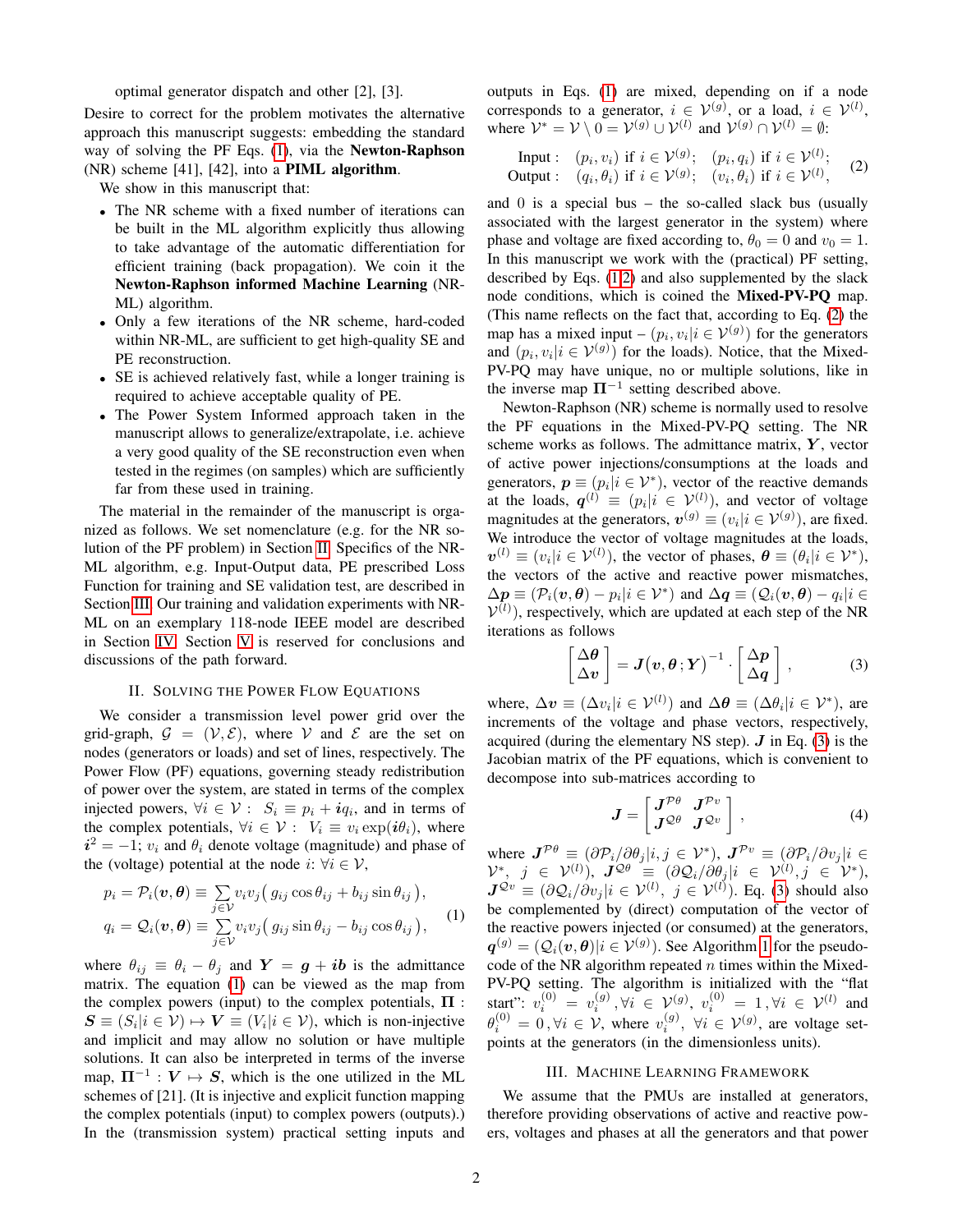**Input** : 
$$
v^{(g)}
$$
, p, q<sup>(l)</sup>, Y  
\n**Output**:  $\theta^{(n)}$ ,  $v^{(n;l)}$ ,  $q^{(n;g)}$   
\ninitialize  $v^{(0;l)} = (1|i \in \mathcal{V}^{(g)})$ ,  $\theta^{(0)} = (0|i \in \mathcal{V})$   
\n**for**  $k = 1$  **to** n **do**  
\ncompute  $\Delta p = \mathcal{P}(v, \theta) - p$ ,  
\n $\Delta q = \mathcal{Q}(v, \theta) - q$ ,  
\nsolve  $J(v^{(k-1)}, \theta^{(k-1)}; Y) \cdot \begin{bmatrix} \Delta \theta \\ \Delta v \end{bmatrix} = \begin{bmatrix} \Delta p \\ \Delta q \end{bmatrix}$ ,  
\nupdate  $\theta^{(k)} = \theta^{(k-1)} + \Delta \theta$ ,  
\n $v^{(k;l)} = v^{(k-1;l)} + \Delta v$ ,  
\nend

compute  $\boldsymbol{q}^{(n;g)} = (\mathcal{Q}_i(\boldsymbol{v}^{(n)},\boldsymbol{\theta}^{(n)})|i \in \mathcal{V}^{(g)})$ .

<span id="page-2-1"></span>**Algorithm 1:**  $n$ -step Newton-Raphson scheme of the Mixed-PV-PQ setting.  $NR_Y^{(n;g)}(v^{(g)}, p, q^{(l)})$ =  $(v^{(n,g)}; \theta^{(n,g)})$ , is the algorithm's output vector at the generator also indicating dependence on the input parameters.

injections (active and reactive) are observed at the load nodes (equipped with SCADA sensors):

measurements : 
$$
\begin{cases} v_i, \theta_i, p_i, q_i, & \forall i \in \mathcal{V}^{(g)}, \\ p_i, q_i, & \forall i \in \mathcal{V}^{(l)}. \end{cases}
$$

Therefore we generate  $N$  observation sets, each labeled by  $\alpha = 1, \dots, N$ , and minimize the following loss function over the vector of parameters (the admittance matrix  $Y$ ):

$$
\min_{\mathbf{Y}} \mathcal{L}(\mathbf{Y}), \quad \mathcal{L}(\mathbf{Y}) \equiv \tag{5}
$$
\n
$$
\frac{1}{N|\mathcal{V}^{(g)}|} \sum_{\alpha=1}^{N} \left\| \left[ NR_{\mathbf{Y}}^{(n;g)} \left( v_{\alpha}^{(g)}, p_{\alpha}, q_{\alpha}^{(l)} \right) \right] - \left[ \begin{array}{c} v_{\alpha}^{(g)} \\ \theta_{\alpha}^{(g)} \\ p_{\alpha}^{(g)} \end{array} \right] \right\|^{2}.
$$

The minimization is performed with Adam optimizer [43] (an algorithm for first-order gradient-based optimization of stochastic objective functions based on adaptive estimates of lower-order moments) in PyTorch [44], utilizing for faster convergence tensor representation, automatic differentiation over the grid parameters,  $Y$ , and alternating between batches of samples at each backward propagation epoch. See Appendix [A](#page-4-0) for implementation details.

#### IV. EXPERIMENTS

<span id="page-2-0"></span>We experiment with the IEEE-118 model. We follow the data generation process described in [21] and prepare five different data sets. Each data set consists of 2000 samples. The data sets are sorted from case #1 to case #5 in terms of their perceived mapping complexities. As observed in [21], the Physics-Informed ML scheme requires much smaller training sets in comparison with their physicsagnostic counterparts. This observation extends to the present work. Here we assign one out of fifty samples to the training set, the remaining samples are used for validation.

Dependence of the Loss Function (LF),  $\mathcal{L}(\mathbf{Y})$ , on the number of epochs is selected as an indicator of the quality of training. Fig [1](#page-2-2) (a) shows that the LF decreases monotonically

<span id="page-2-2"></span>

Fig. 1: Dependence of the loss function,  $\mathcal{L}(\boldsymbol{Y})$ , and of the reconstruction error,  $\Delta Y$ , on the number epochs (training progression) for case #1 with  $n = 1$  (green),  $n = 2$  (orange),  $n = 3$  (red),  $n = 4$  (blue) for  $l_r = 5 \cdot 10^{-4}$  (solid) and  $l_r = 1 \cdot 10^{-4}$  (dashed). Curves for  $n = 3$  and 4 are almost indistinguishable.

and a rather small values of are reached relatively fast. Moreover, the monotonic decrease of the LF with the training time (number of epochs) is observed at any number of NR steps (even at  $n = 1$ ) hard-coded into the training process and also for different values of the learning rate  $l_r$ . We notice that decay of the LF saturates to a small value in the process of training relatively fast, as seen in Fig [1](#page-2-2) (a). This observation is also confirmed in the validation test (see Table [1\)](#page-3-1), therefore reporting State Estimation of a good quality. To test the Parameter Estimation, which measures quality of reconstructing the admittances, we analyze the Admittance Reconstruction Error (ARE)

$$
\Delta \mathbf{Y} = \frac{1}{\mathcal{N}} \left\| \mathbf{Y} - \mathbf{Y}_{\text{ref}} \right\|_{F} = \frac{1}{\mathcal{N}} \Big( \sum_{i,j \in \mathcal{V}} \left| y_{ij} - y_{ij}^{\text{ref}} \right|^{2} \Big)^{\frac{1}{2}}, \tag{6}
$$

where  $N$  is the reconstruction error obtained with the initial values of the grid parameters and  $Y_{ref}$  is the actual admittance matrix. Fig [1](#page-2-2) (b), showing dependence of the ARE on the number of the training epochs, suggests that reconstruction of the State Estimation (SE), controlled by the Loss Function, is observed relatively early in the training process when the Parameter Estimation (PE), controlled by the ARE, is still large. ARE decreases with increase in the number of epochs leading, eventually, to the PE of a sufficiently high quality. We also observe in Fig [1](#page-2-2) (b) a consistent decrease with the number of the NR iterations,  $n$ , and also a stronger dependence on  $n$  than one seen in the LF. At  $n = 1$ , the ARE plateaus at a much higher value than for the schemes with  $n > 1$ .

We have also experimented with the learning rate  $l_r$  and observed that it has a strong influence on both SE and PE. We have reached the conclusion, that even though increasing learning rate may speed up decrease of the ARE at the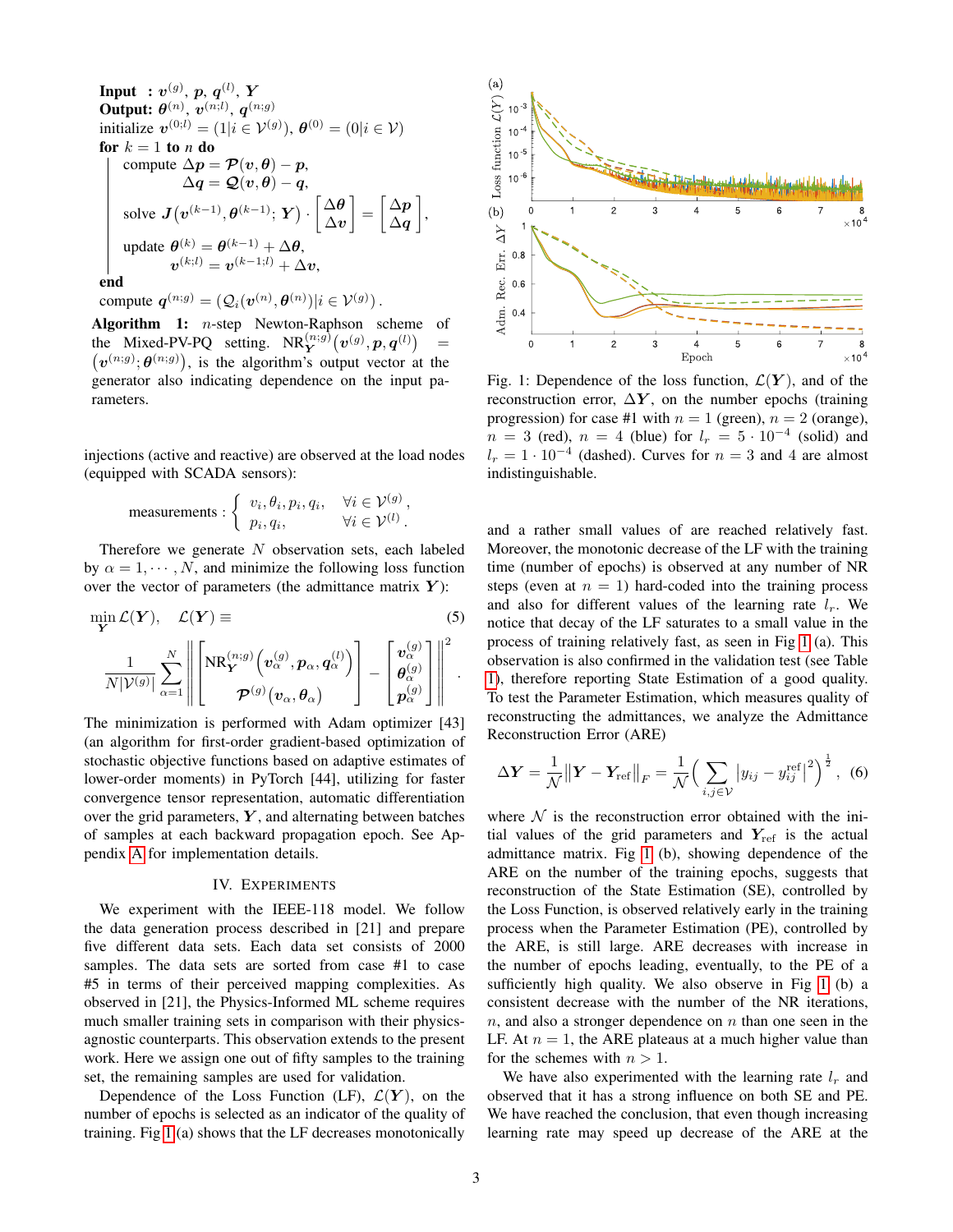early stages of training, the aggressive strategy is sub-optimal overall as it does not result in the LF reaching its minimal value. Moreover, when we increase the number of epochs (in the discussed case of the high learning rate)  $\mathcal L$  continues to decrease while  $\Delta Y$  starts to increase. We relate this trouble to the overfitting phenomenon, and plan to continue the experimental work in the future in order to find an empirically satisfactory stopping criterion.

Following protocol which is standard in ML we conduct extensive validation tests on the samples not used for training. Such tests are important to quality of the SE in terms of the ability to generalize, i.e. extrapolate into regimes not seen in training. Specifically, we introduce the following Validation Error, testing the quality of prediction at the loads:

$$
E = \frac{1}{N|\mathcal{V}|} \sum_{\alpha=1}^{N} \left( \left\| \mathbf{NR}_{\mathbf{Y}}^{(n;g)} \left( \mathbf{v}_{\alpha}^{(g)}, \mathbf{p}_{\alpha}, \mathbf{q}_{\alpha}^{(l)} \right) - \left[ \frac{\boldsymbol{\theta}_{\alpha}^{(g)}}{\mathbf{q}_{\alpha}^{(g)}} \right] \right\|^2 + \left\| \mathbf{NR}_{\mathbf{Y}}^{(n;l)} \left( \mathbf{v}_{\alpha}^{(g)}, \mathbf{p}_{\alpha}, \mathbf{q}_{\alpha}^{(l)} \right) - \left[ \frac{\boldsymbol{\theta}_{\alpha}^{(l)}}{\mathbf{v}_{\alpha}^{(l)}} \right] \right\|^2 \right). \tag{7}
$$

Dependence of the Training Error (Loss Function), Validation Error, Reconstruction Error and Duration (normalized by the training time for  $n = 1$ ) on the number of NR iterations,  $n$ , are reported in Table [1.](#page-3-1) The results shown in the Table were collected for the case of the learning rate,  $l_r = 10^{-4}$ , and the number of epochs,  $N_e = 8 \cdot 10^4$ . We observe that the training time increases roughly linearly with the number of NR iterations. On the other hand, we also report that the accuracy of the results stops to improve after  $n = 3$ .

<span id="page-3-1"></span>Table 1: Validations test: comparison of different  $n$  of iterations in N-R scheme.

| NR iter.         | Train.             | Valid.    | Adm. Rec.       | Duration |
|------------------|--------------------|-----------|-----------------|----------|
| $\boldsymbol{n}$ | Err. $\mathcal{L}$ | Err E     | Err. $\Delta Y$ |          |
|                  | $6.79E - 7$        | 7.68E-3   | 0.493           | 1.00     |
| 2                | 5.33E-7            | $1.42E-3$ | 0.284           | 2.36     |
| 3                | 5.35E-7            | 1.16E-3   | 0.290           | 3.52     |
| 4                | 5.34E-7            | 1.15E-3   | 0.290           | 4.24     |
| 6                | 5.36E-7            | 1.15E-3   | 0.290           | 6.45     |
| 8                | 5.35E-7            | 1.15E-3   | 0.290           | 8.30     |

In Fig. [2,](#page-3-2) we compare how our method perform on different data sets. Paradoxically, case #3 gives a slightly better reconstruction of  $Y$  while having a slightly higher loss function values. Finally, Fig. [3](#page-3-3) shows a comparison between the estimated and real line admittances. The main message here is that the agreement is almost perfect. We also note that for these few lines where the reconstruction of admittances is not perfect, the reconstructed admittances are reported within their physically sensible ranges (positive for conductances and negative for susceptances). We attribute this success of the Parameter Estimation to the exponential parametrization of the susceptances. (See Appendix [B](#page-5-0) for details.)

### V. CONCLUSIONS AND PATH FORWARD

<span id="page-3-0"></span>In this manuscript we showed how the Newton-Raphson scheme of resolving the Power Flow equation, which is a key

<span id="page-3-2"></span>

Fig. 2: Evolution of the Loss Function,  $\mathcal{L}(\boldsymbol{Y})$ , and of the Reconstruction Error,  $\Delta Y$ , during training for  $n = 1$  (green),  $n = 2$  (orange),  $n = 3$  (red),  $n = 4$  (blue) when trained over case #2 (dotted), case #3 (solid), case #4 (dashed) and case #5 (dash-dot) with a learning rate  $l_r = 1 \cdot 10^{-4}$ .

<span id="page-3-3"></span>

Fig. 3: Line conductances and susceptances are displayed in panels (a) and (b) respectively. Their initial (pre-training) values are displayed in green, while their trained values and their reference counterparts are displayed in red and blue respectively. These results are obtained for case #3 with  $n =$ 3,  $l_r = 10^{-4}$  and  $N_e = 8 \cdot 10^4$ .

tool of standard power system analysis, can be used within ML technique producing efficiently State Estimation and, in parallel, efficient (and interpretable) Parameter Estimation based on the PMU and SCADA data sources. Advantage of the approach, in comparison with other alternatives recently discussed in the literature (in particular by the authors of this manuscript) is that the Input-Output, Mixed PV-PQ framework is much closer to the practical engineering reality of the power system operations, control and planning. We therefore believe that the methodology suggested will become an important building block of future development of a number data driven optimization scheme, such as data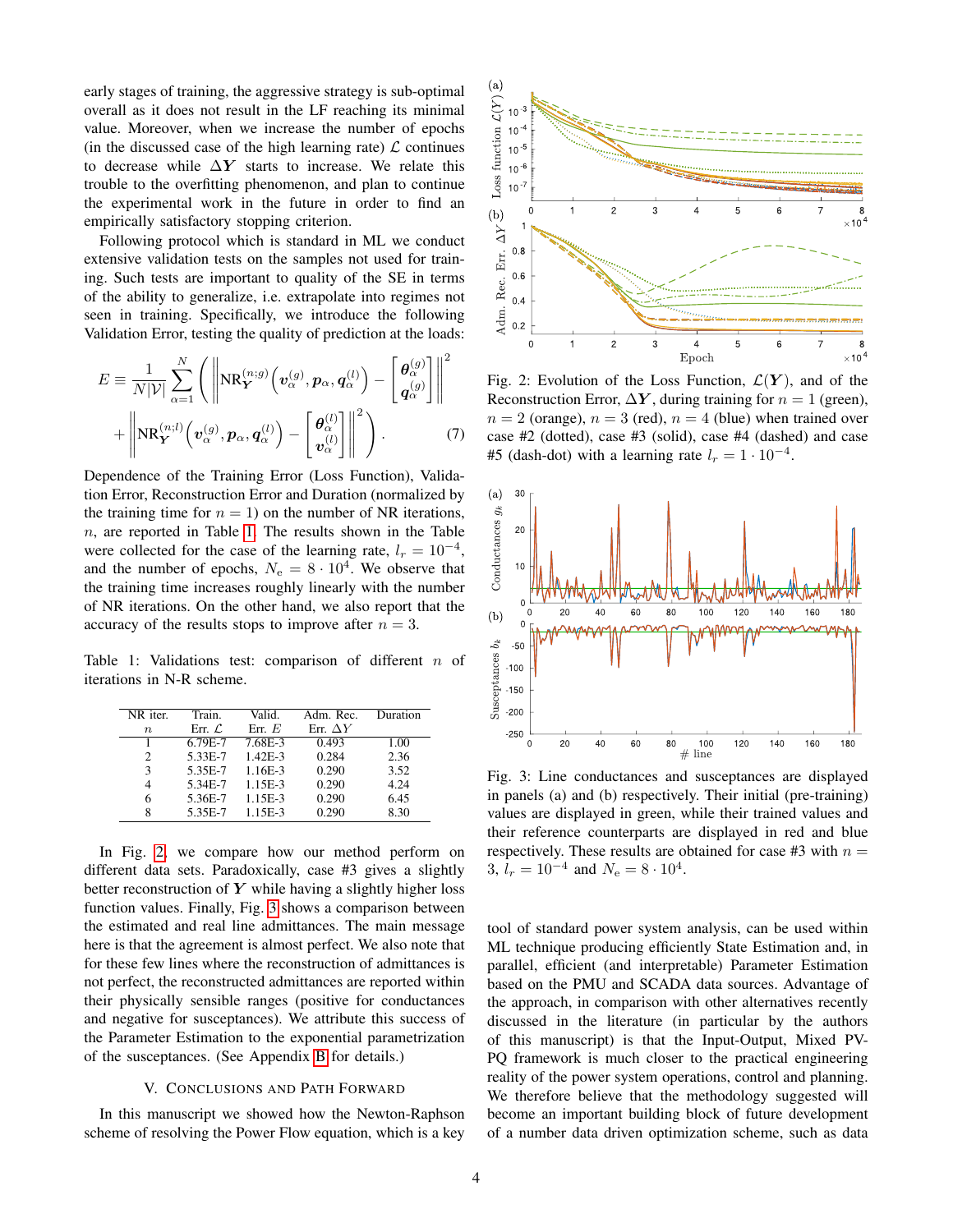aware (driven) generation and demand respond dispatch, unit commitment and multi-scenario planning.

Most significant technical result of our approach consists in building in the Newton-Raphson (NR) scheme within a modern ML framework, specifically PyTorch, which has allowed us to take advantage of the automatic differentiation and related technical tools developed by the ML community in recent years. Quite remarkably our experiments show that hard-coding into the training procedure only 2-3 iterations of the NR is sufficient for getting high quality State and Parameter Estimations while keeping computational time and memory requirements relatively light.

We also encountered an implementation problem which requires attention of the ML community developing PyTorch (or other similar products). Our attempt to scale up computations to larger grids run into memory problem, because PyTorch does not yet support sparse (linear algebra) computations, specifically it is lacking ability to solve efficiently large but sparse system of equations (invert large sparse matrices). Building ML computational framework which allows compression of the sparse data structures, such as these associated with the tensor blocks our algorithm is built on (see Appendix [A\)](#page-4-0), is important for making the Power System Informed (and more generally Physics Informed) ML schemes practical.

#### APPENDIX

# <span id="page-4-0"></span>*A. Batch version of the Mixed-PV-PQ Newton-Raphson Scheme*

ML schemes are usually trained over (mini-)batches. Batch approximation of the gradient reduces oscillation and noise during the gradient descent and therefore provides a more stable implementation. Most algorithms of the modern ML, e.g. implemented in PyTorch, have been optimized to handle tensor inputs because tensor operations are typically much more efficient then nested loops.

In this Appendix we give technical details, which are critical for efficient implementation, on the tensor operations needed to train the Mixed-PV-PQ Newton Raphson scheme.

Let us define the source incidence matrix

$$
B_{ik}^{\text{out}} = \begin{cases} 1, & \text{if the node } i \text{ the source of the directed line } k, \\ 0, & \text{otherwise,} \end{cases}
$$
 (8)

and the target incidence matrix

$$
B_{ik}^{\text{in}} = \begin{cases} 1, & \text{if bus } i \text{ is the target of the directed line } k, \\ 0, & \text{otherwise,} \end{cases}
$$
 (9)

then the undirected and directed incidence matrices  $B^+$  and  $B^-$  read

$$
B^+ = B^{\text{ in}} + B^{\text{out}}, \qquad (10)
$$

$$
B^- = B^{\text{ in}} - B^{\text{out}}.
$$
 (11)

In the following we are using Einstein summation convention (summation over repetitive indexes). Components of the admittance matrix  $Y$  can be written in terms of the line admittances and shunt admittances as follows

$$
y_{ij} = B_{ik}^- y_k B_{jk}^- + \delta_{ij} y_j^{\text{sh}}, \qquad (12)
$$

where  $y_k = g_k + ib_k$  is the admittance of line k and  $y_j^{\text{sh}}$  is the shunt admittance at bus  $j$ . Let us introduce the following two useful elementary tensors

$$
c_{k\alpha} = \cos\left(B_{ik}^- \theta_{i\alpha}\right),\tag{13}
$$

$$
s_{k\alpha} = \sin\left(B_{ik}^- \theta_{i\alpha}\right). \tag{14}
$$

Then active and reactive injections based on  $v_{i\alpha}$  and  $\theta_{i\alpha}$  are

$$
\mathcal{P}_{i\alpha} = v_{i\alpha} \Big[ B_{ik}^{\text{in}} \big( -g_k c_{k\alpha} - b_k s_{k\alpha} \big) B_{jk}^{\text{out}} \n+ B_{ik}^{\text{out}} \big( -g_k c_{k\alpha} + b_k s_{k\alpha} \big) B_{jk}^{\text{in}} \n+ \delta_{ij} (B_{jk}^{\pm} g_k + g_j^{\text{sh}}) \Big] v_{j\alpha} ,
$$
\n
$$
\mathcal{Q}_{i\alpha} = v_{i\alpha} \Big[ B_{ik}^{\text{in}} \big( -g_k s_{k\alpha} + b_k c_{k\alpha} \big) B_{jk}^{\text{out}} \Big]
$$
\n(15)

$$
Q_{i\alpha} = v_{i\alpha} \left[ B_{ik}^{in} \left( -g_k s_{k\alpha} + b_k c_{k\alpha} \right) B_{jk}^{out} \right.+ B_{ik}^{out} \left( +g_k s_{k\alpha} + b_k c_{k\alpha} \right) B_{jk}^{in}- \delta_{ij} \left( B_{jk}^{+} b_k + b_j^{sh} \right) \right] v_{j\alpha},
$$
(16)

where  $\delta_{ij}$  is the Kronecker delta. Tensors contributing the Jacobian are

$$
J_{ij\alpha}^{\mathcal{P}\theta} = v_{i\alpha} \Big[ B_{ik}^{\text{in}} \big( -g_k s_{k\alpha} + b_k c_{k\alpha} \big) B_{jk}^{\text{out}} + B_{ik}^{\text{out}} \big( g_k s_{k\alpha} + b_k c_{k\alpha} \big) B_{jk}^{\text{in}} + \delta_{ij} j_{i\alpha}^{\mathcal{P}\theta} \Big] v_{j\alpha} , \quad (17)
$$
  

$$
J_{ij\alpha}^{\mathcal{P}v} = v_{i\alpha} \Big[ B_{ik}^{\text{in}} \big( -g_k c_{k\alpha} - b_k s_{k\alpha} \big) B_{jk}^{\text{out}} \Big]
$$

$$
+ B_{ik}^{\text{out}} \left( - g_k c_{k\alpha} + b_k s_{k\alpha} \right) B_{jk}^{\text{in}} + \delta_{ij} j_{i\alpha}^{PV} \left( - g_k c_{k\alpha} + b_k s_{k\alpha} \right) B_{jk}^{\text{in}} + \delta_{ij} j_{i\alpha}^{PV} \left( 18 \right)
$$

$$
J_{ij\alpha}^{\mathcal{Q}\theta} = v_{i\alpha} \Big[ B_{ik}^{\text{in}} \big( g_k c_{k\alpha} + b_k s_{k\alpha} \big) B_{jk}^{\text{out}} + B_{ik}^{\text{out}} \big( g_k c_{k\alpha} - b_k s_{k\alpha} \big) B_{jk}^{\text{in}} + \delta_{ij} j_{i\alpha}^{\mathcal{Q}\theta} \Big] v_{j\alpha} , \quad (19)
$$

$$
J_{ij\alpha}^{\mathcal{Q}v} = v_{i\alpha} \Big[ B_{ik}^{\text{in}} \big( - g_k s_{k\alpha} + g_k c_{k\alpha} \big) B_{jk}^{\text{out}} + B_{ik}^{\text{out}} \big( g_k s_{k\alpha} + b_k c_{k\alpha} \big) B_{jk}^{\text{in}} + \delta_{ij} j_{i\alpha}^{PV} \Big], \tag{20}
$$

with

$$
J_{i\alpha}^{\mathcal{P}\theta} = v_{i\alpha} \Big[ B_{ik}^{\text{in}} \big( g_k s_{k\alpha} - b_k c_{k\alpha} \big) B_{jk}^{\text{out}} + B_{ik}^{\text{out}} \big( - g_k s_{k\alpha} - b_k c_{k\alpha} \big) B_{jk}^{\text{in}} \big] v_{j\alpha} , \qquad (21)
$$

$$
J_{i\alpha}^{\mathcal{P}v} = \Big[ B_{ik}^{\text{in}} \big( - g_k c_{k\alpha} - b_k s_{k\alpha} \big) B_{jk}^{\text{out}} \Big]
$$

$$
+ B_{ik}^{\text{out}} \left( - g_k c_{k\alpha} + b_k s_{k\alpha} \right) B_{jk}^{\text{in}} \Big] v_{j\alpha}
$$
  
+ 2\left( B\_{ik}^+ g\_k + g\_i^{\text{sh}} \right) v\_{i\alpha}, \tag{22}

$$
J_{i\alpha}^{\mathcal{Q}\theta} = v_{i\alpha} \Big[ B_{ik}^{\text{in}} \big( -g_k c_{k\alpha} - b_k s_{k\alpha} \big) B_{jk}^{\text{out}} + B_{ik}^{\text{out}} \big( -g_k c_{k\alpha} + b_k s_{k\alpha} \big) B_{jk}^{\text{in}} \big] v_{j\alpha} ,
$$
 (23)

$$
J_{i\alpha}^{\mathcal{Q}v} = \left[B_{ik}^{\text{in}}\left(-g_k s_{k\alpha} + g_k c_{k\alpha}\right) B_{jk}^{\text{out}}\right.+ B_{ik}^{\text{out}}\left(g_k s_{k\alpha} + b_k c_{k\alpha}\right) B_{jk}^{\text{in}}\right]v_{j\alpha}- 2(B_{ik}^+ b_k + b_i^{\text{sh}})v_{i\alpha}.
$$
 (24)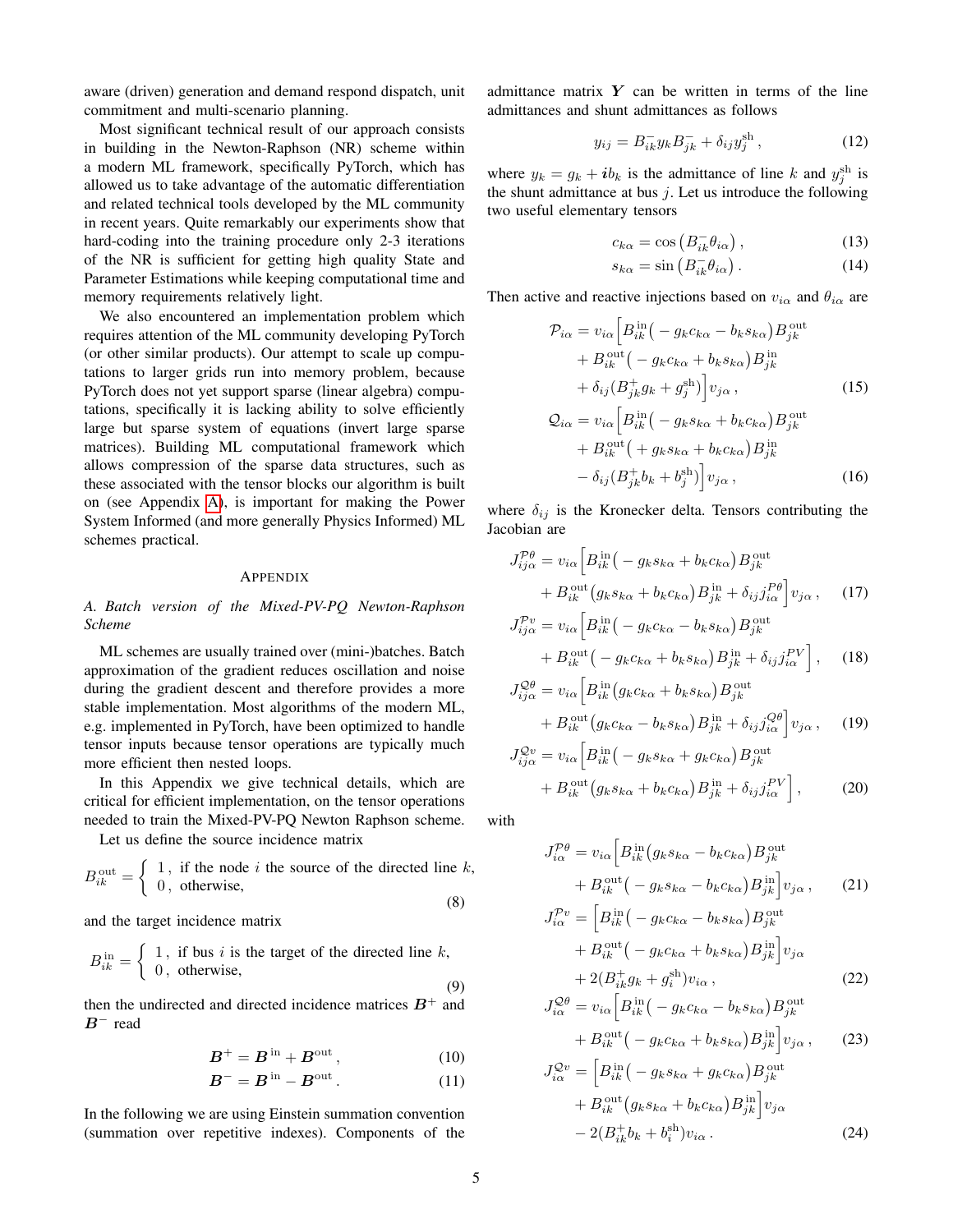# <span id="page-5-0"></span>*B. Parameterization of line admittances*

It is highly advisable in any ML approach to adjust different parameters to make their initializations (priors), ranges and expected values comparable. However bare variation in line admittances over the system may spread over more than a decade. To overcome this difficulty we represented in [21] line admittances via resistances and reactances

$$
g_k = r_k / (r_k^2 + x_k^2) \,, \tag{25}
$$

$$
b_k = -x_k / (r_k^2 + x_k^2) , \qquad (26)
$$

taking advantage of the fact that the latter characteristics spread over much narrower range. One wishes reconstructed admittances to be within their physically sensible ranges, this can be achieved by adding the following regularization term to the loss function

$$
\mathcal{R}(\boldsymbol{Y}) = \lambda \sum_{k} \left[ \max\left(0, -r_{k}\right) + \max\left(0, -x_{k}\right) \right]. \tag{27}
$$

In this manuscript, we have implemented what we believe is a simpler solution, as achieving the same goal however without regularization. We simply use the following "exponential" parameterization

$$
g_k = \exp(\gamma_k), \qquad (28)
$$

$$
b_k = -\exp(\beta_k). \tag{29}
$$

#### **REFERENCES**

- [1] F. C. Schweppe and J. Wildes, "Power system static-state estimation, part i: Exact model," *IEEE Transactions on Power Apparatus and Systems*, vol. PAS-89, no. 1, pp. 120–125, 1970.
- [2] A. Gómez-Expósito, A. J. Conejo, and C. Cañizares, *Energy Systems: Analysis and Operation*. Taylor & Francis Group, 2009.
- [3] G. B. S. Allen J. Wood, Bruce F. Wollenberg, *Power Generation, Operation, and Control, 3rd edition*. Wiley, 2014.
- [4] A. Abur and A. G. Exposito, *Power system state estimation: theory and implementation*. CRC press, 2004.
- [5] J. S. Thorp, A. G. Phadke, and K. J. Karimi, "Real time voltage-phasor measurement for static state estimation," *IEEE Transactions on Power Apparatus and Systems*, vol. PAS-104, no. 11, pp. 3098–3106, 1985.
- [6] DOE, "Recovery act: Synchrophasor applications in transmission systems," [https://www.smartgrid.gov/recovery\\_act/]( https://www.smartgrid.gov/recovery_act/program_impacts/applications_synchrophasor_technology) [program\\_impacts/applications\\_synchrophasor\\_]( https://www.smartgrid.gov/recovery_act/program_impacts/applications_synchrophasor_technology) [technology]( https://www.smartgrid.gov/recovery_act/program_impacts/applications_synchrophasor_technology).
- [7] U.S. Energy Information Administration, "New technology can improve electric power system efficiency and reliability – Today in Energy." [https://www.eia.gov/todayinenergy/detail.](https://www.eia.gov/todayinenergy/detail.php?id=5630) [php?id=5630](https://www.eia.gov/todayinenergy/detail.php?id=5630), accessed 2021-01-31.
- [8] J. De La Ree, V. Centeno, J. S. Thorp, and A. G. Phadke, "Synchronized phasor measurement applications in power systems," *IEEE Transactions on Smart Grid*, vol. 1, no. 1, pp. 20–27, 2010.
- [9] M. U. Usman and M. O. Faruque, "Applications of synchrophasor technologies in power systems," *Journal of Modern Power Systems and Clean Energy*, vol. 7, pp. 211–226, Mar. 2019.
- [10] G. B. Giannakis, V. Kekatos, N. Gatsis, S. Kim, H. Zhu, and B. F. Wollenberg, "Monitoring and optimization for power grids: A signal processing perspective," *IEEE Signal Processing Magazine*, vol. 30, no. 5, pp. 107–128, 2013.
- [11] L. Vanfretti, J. H. Chow, S. Sarawgi, and B. Fardanesh, "A phasordata-based state estimator incorporating phase bias correction," *IEEE Transactions on Power Systems*, vol. 26, no. 1, pp. 111–119, 2011.
- [12] S. G. Ghiocel, J. H. Chow, G. Stefopoulos, B. Fardanesh, D. Maragal, B. Blanchard, M. Razanousky, and D. B. Bertagnolli, "Phasormeasurement-based state estimation for synchrophasor data quality improvement and power transfer interface monitoring," *IEEE Transactions on Power Systems*, vol. 29, no. 2, pp. 881–888, 2014.
- [13] H. Zhu and G. B. Giannakis, "Power system nonlinear state estimation using distributed semidefinite programming," *IEEE Journal of Selected Topics in Signal Processing*, vol. 8, no. 6, pp. 1039–1050, 2014.
- [14] R. Madani, M. Ashraphijuo, J. Lavaei, and R. Baldick, "Power system state estimation with a limited number of measurements," in *2016 IEEE 55th Conference on Decision and Control (CDC)*, pp. 672–679, 2016.
- [15] P. N. P. Barbeiro, J. Krstulovic, H. Teixeira, J. Pereira, F. J. Soares, and J. P. Iria, "State estimation in distribution smart grids using autoencoders," in *2014 IEEE 8th International Power Engineering and Optimization Conference (PEOCO2014)*, pp. 358–363, 2014.
- [16] K. R. Mestav, J. Luengo-Rozas, and L. Tong, "State estimation for unobservable distribution systems via deep neural networks," in *2018 IEEE Power Energy Society General Meeting (PESGM)*, pp. 1–5, 2018.
- [17] W. Li, D. Deka, M. Chertkov, and M. Wang, "Real-time faulted line localization and pmu placement in power systems through convolutional neural networks," *IEEE Transactions on Power Systems*, vol. 34, pp. 4640–4651, Nov 2019.
- [18] A. S. Zamzam, X. Fu, and N. D. Sidiropoulos, "Data-driven learning-based optimization for distribution system state estimation," *[arXiv:1807.01671](http://arxiv.org/abs/1807.01671)*, 2019.
- [19] L. Zhang, G. Wang, and G. B. Giannakis, "Real-time power system state estimation and forecasting via deep unrolled neural networks," *IEEE Transactions on Signal Processing*, vol. 67, no. 15, pp. 4069– 4077, 2019.
- [20] L. Wang, Q. Zhou, and S. Jin, "Physics-guided deep learning for power system state estimation," *Journal of Modern Power Systems and Clean Energy*, vol. 8, no. 4, pp. 607–615, 2020.
- [21] L. Pagnier and M. Chertkov, "Physics-informed graphical neural network for parameter & state estimations in power systems," *[arXiv:2102.06349](http://arxiv.org/abs/2102.06349)*, 2021.
- [22] V. Bolz, J. Rueß, and A. Zell, "Power flow approximation based on graph convolutional networks," in *2019 18th IEEE International Conference On Machine Learning And Applications (ICMLA)*, pp. 1679– 1686, 2019.
- [23] B. Donon, B. Donnot, I. Guyon, and A. Marot, "Graph neural solver for power systems," in *2019 International Joint Conference on Neural Networks (IJCNN)*, pp. 1–8, 2019.
- [24] D. Owerko, F. Gama, and A. Ribeiro, "Optimal power flow using graph neural networks," *[arXiv:1910.09658](http://arxiv.org/abs/1910.09658)*, 2019.
- [25] W. Liao, B. Bak-Jensen, J. R. Pillai, Y. Wang, and Y. Wang, "A review of graph neural networks and their applications in power systems," *[arXiv:2101.10025](http://arxiv.org/abs/2101.10025)*, 2021.
- [26] C. Kim, K. Kim, P. Balaprakash, and M. Anitescu, "Graph convolutional neural networks for optimal load shedding under line contingency," in *2019 IEEE Power Energy Society General Meeting (PESGM)*, pp. 1–5, 2019.
- [27] W. Liao, D. Yang, Y. Wang, and X. Ren, "Fault diagnosis of power transformers using graph convolutional network," *CSEE Journal of Power and Energy Systems*, pp. 1–9, 2020.
- [28] K. Chen, J. Hu, Y. Zhang, Z. Yu, and J. He, "Fault location in power distribution systems via deep graph convolutional networks," *IEEE Journal on Selected Areas in Communications*, vol. 38, p. 119–131, Jan 2020.
- [29] A. Afonin and M. Chertkov, "Which Neural Network to Choose for Post-Fault Localization and Dynamic State Estimation in Power Systems?," *Submitted to 60th Control and Decision Conference (CDC)*, 2021.
- [30] J. Machowski, J. Bialek, and J. R. Bumby, *Power system dynamics and stability*. John Wiley & Sons, 1997.
- [31] Z. Huang, P. Du, D. Kosterev, and B. Yang, "Application of extended kalman filter techniques for dynamic model parameter calibration," in *Power & Energy Society General Meeting (PES'09)*, pp. 1–8, IEEE, 2009.
- [32] H.-D. Chiang, *Direct methods for stability analysis of electric power systems: theoretical foundation, BCU methodologies, and applications*. John Wiley & Sons, 2011.
- [33] N. Zhou, S. Lu, R. Singh, and M. A. Elizondo, "Calibration of reduced dynamic models of power systems using phasor measurement unit (pmu) data," in *North American Power Symposium (NAPS)*, pp. 1–7, IEEE, 2011.
- [34] S. Guo, S. Norris, and J. Bialek, "Adaptive parameter estimation of power system dynamic model using modal information," *IEEE Transactions on Power Systems*, vol. 29, no. 6, pp. 2854–2861, 2014.